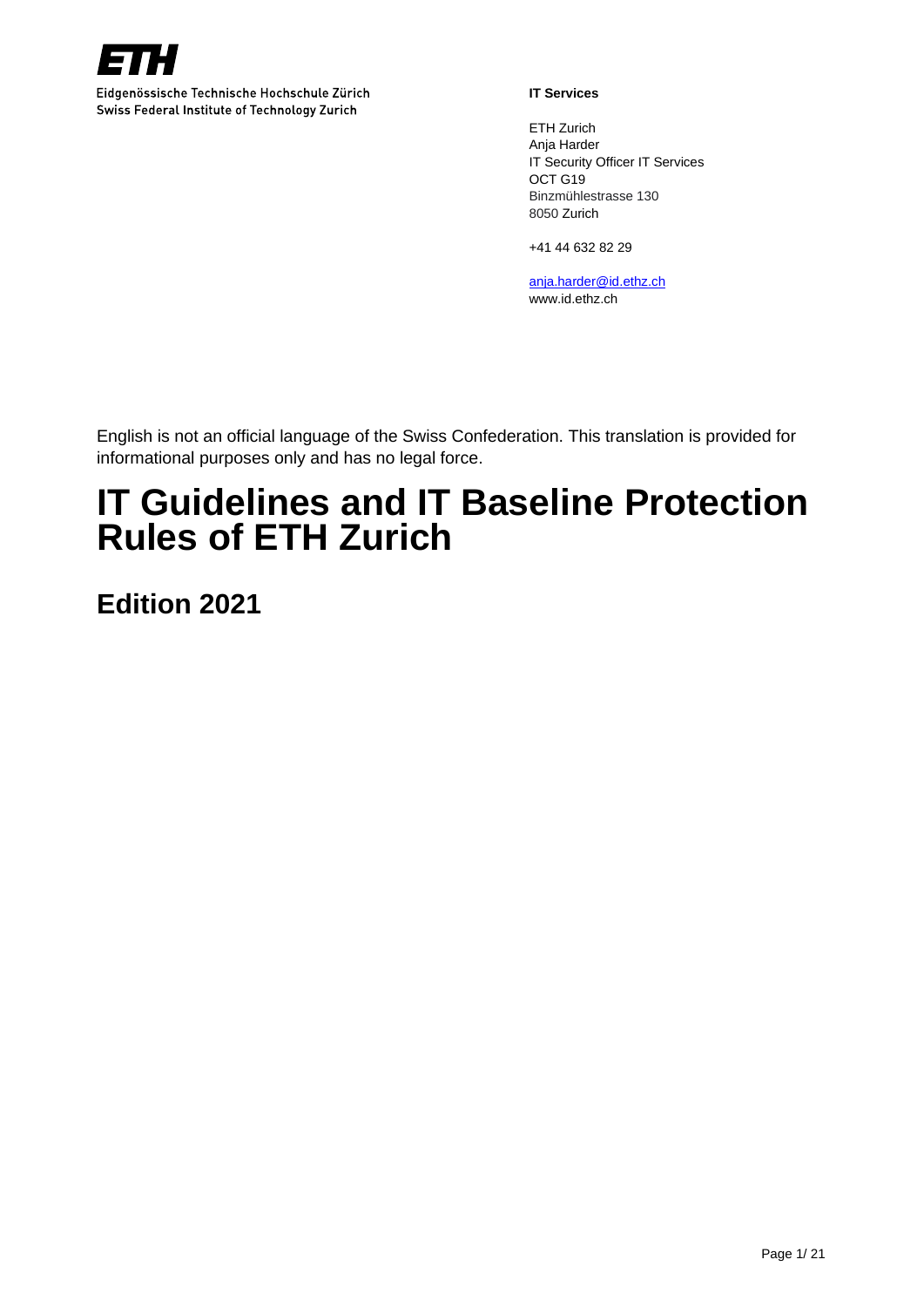# **Contents**

| Article 1               |                                                                                |  |
|-------------------------|--------------------------------------------------------------------------------|--|
| Article 2               |                                                                                |  |
| Article 3               |                                                                                |  |
| Roles                   |                                                                                |  |
| Article 4               |                                                                                |  |
| Article 5               |                                                                                |  |
| Article 6               |                                                                                |  |
| Article 7               |                                                                                |  |
|                         |                                                                                |  |
| Article 8               |                                                                                |  |
| Article 9               |                                                                                |  |
| Article 10              |                                                                                |  |
| Article 11              | Basic IT protection requirements for service intermediaries  16                |  |
| <b>Final Provisions</b> |                                                                                |  |
| Article 12              |                                                                                |  |
| Article 13              | Discontinuation of the use of external ICT services in the event of persistent |  |
|                         |                                                                                |  |
| Article 14              |                                                                                |  |
| Article 15              |                                                                                |  |
| Article 16              |                                                                                |  |
| Article 17              |                                                                                |  |
|                         |                                                                                |  |
| $\mathbf 1$             |                                                                                |  |
| 2.                      |                                                                                |  |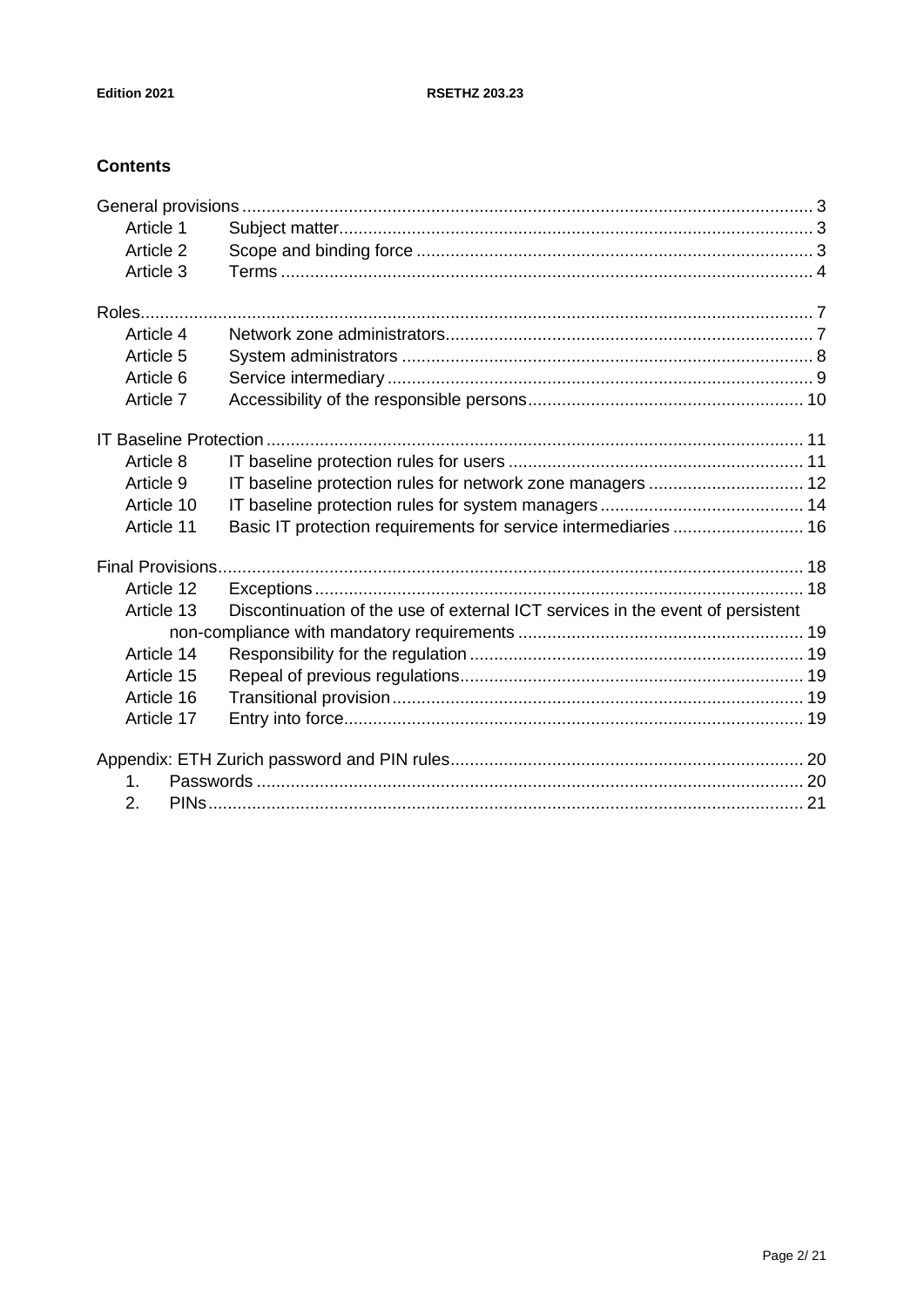#### **Edition 2021 RSETHZ 203.23**

*The Vice President for Infrastructure of ETH Zurich and the Chief Information Security Officer of ETH Zurich* 

based on Art. 11b of the "Organisational Ordinance"<sup>1</sup>, as well as Art. 4, Para. 1c of the "ETH Zurich Acceptable Use Policy for Information and Communications Technology" (BOT) <sup>2</sup>and Art. 5, Para. 5a of the "Directive on Information Security at ETH Zurich"<sup>3</sup>

issue the following directive*:*

# <span id="page-2-0"></span>**General provisions**

### <span id="page-2-1"></span>**Article 1 Subject matter**

These policies and guidelines regulate:

- Tasks, competences, and responsibilities of central roles in ICT<sup>4</sup> operations, and
- the baseline protection of ICT resources, and
- the use of ICT resources

They aim to ensure that a responsible person is identified and can be reached for all ICT resources and that known vulnerabilities are addressed in a timely manner.

### <span id="page-2-2"></span>**Article 2 Scope and binding force**

These guidelines are binding for the ICT resources and data of ETH Zurich.

<sup>3</sup> RSETHZ 203.25

<sup>1</sup> RSETHZ 201.021

<sup>2</sup> RSETHZ 203.21 (BOT)

<sup>4</sup> ICT: Information and communications technology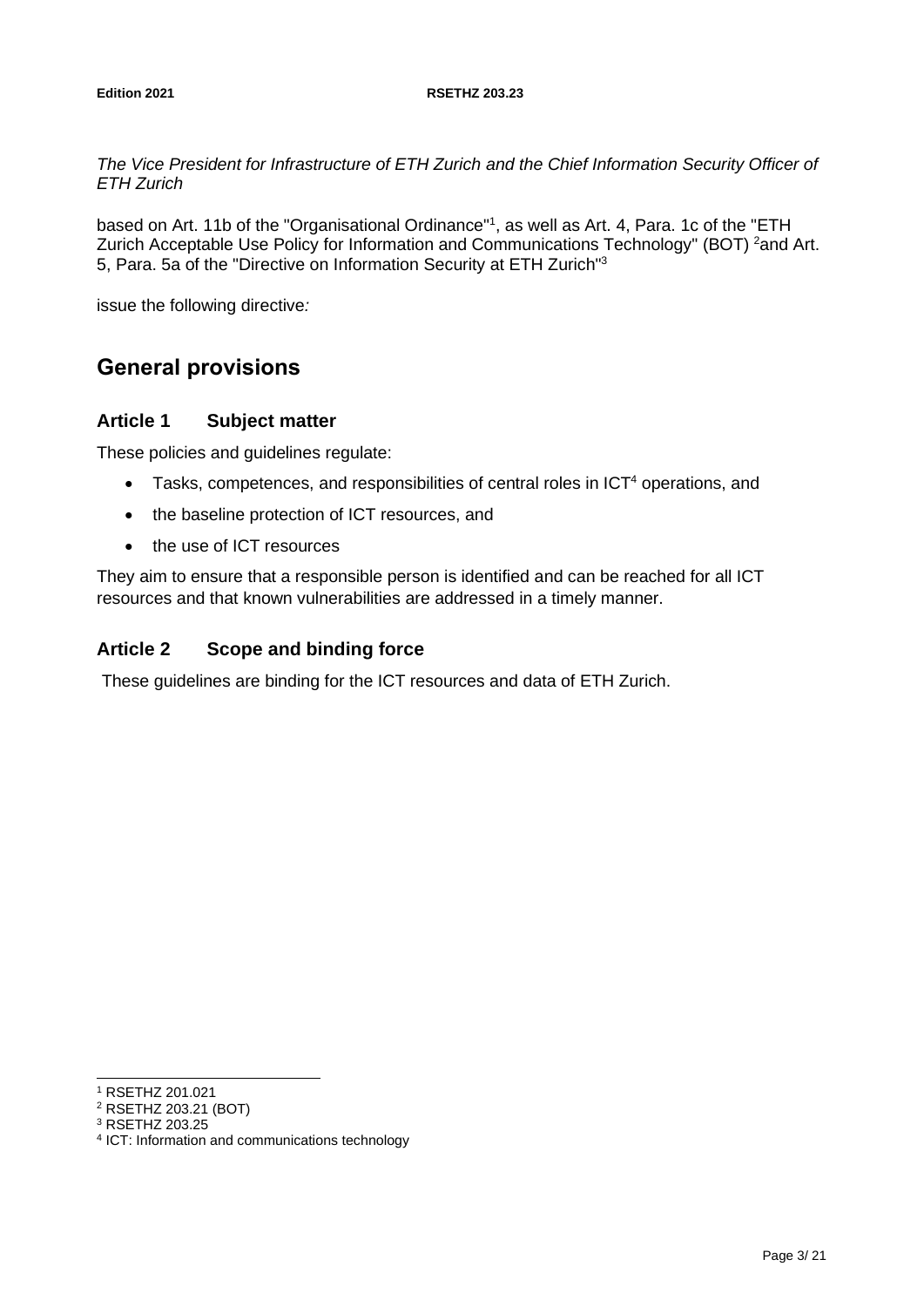$\overline{a}$ 

# <span id="page-3-0"></span>**Article 3 Terms**

#### <sup>1</sup>*Defined elsewhere:*

| <b>Term</b>                                                   | <b>Reference</b>                                                                                                   | <b>Definition</b>                                                                                                                                                                                                                                                                                                                                                                                                                                                         |
|---------------------------------------------------------------|--------------------------------------------------------------------------------------------------------------------|---------------------------------------------------------------------------------------------------------------------------------------------------------------------------------------------------------------------------------------------------------------------------------------------------------------------------------------------------------------------------------------------------------------------------------------------------------------------------|
| User                                                          | BOT, art. 2, paragraph. 4                                                                                          | The term "users" includes all members of<br>ETH Zurich (Art. 13 of the ETH Act) and<br>third parties who are authorised to use the<br>ICT resources of ETH Zurich (e.g. guests,<br>congress participants, affiliated<br>organisations, library users at the public<br>work stations, employees of ETH Zurich's<br>spin-off companies or of other companies,<br>provided a contractual arrangement exists<br>to this effect, professors emeriti and retired<br>employees). |
| <b>Chief Information</b><br><b>Security Officer</b><br>(CISO) | BOT, art. 2, para. 12 and<br><b>Directive "Information Security</b><br>at ETH Zurich", art. 5                      | The Chief Information Security Officer<br>(CISO) is the person who, in accordance<br>with Art. 5 of the Directive on Information<br>Security at ETH Zurich, is responsible for<br>safeguarding IT security across the<br>university. For this purpose, he/she shall<br>work together with the units in accordance<br>with Arts. 6-11 of the Directive on<br>Information Security at ETH Zurich.                                                                           |
| Cloud computing                                               | ISO/IEC 17788:2014,<br>Information technology - Cloud<br>computing - Overview and<br>vocabulary, paragraph 3.2.5.  | Paradigm for enabling network access to a<br>scalable and elastic pool of shareable<br>physical or virtual resources with self-<br>service provisioning and administration on-<br>demand.<br>NOTE - Examples of resources include<br>servers, operating systems, networks,<br>software, applications, and storage<br>equipment.                                                                                                                                           |
| Cloud service,<br>cloud<br>service                            | ISO/IEC 17788:2014,<br>Information technology - Cloud<br>computing - Overview and<br>vocabulary, paragraph 3.2.8   | One or more capabilities offered via cloud<br>computing invoked using a defined<br>interface.                                                                                                                                                                                                                                                                                                                                                                             |
| Cloud service<br>provider                                     | ISO/IEC 17788:2014,<br>Information technology - Cloud<br>computing - Overview and<br>vocabulary, paragraph. 3.2.15 | Party which makes cloud services<br>available.                                                                                                                                                                                                                                                                                                                                                                                                                            |
| IT operators                                                  | <b>Directive "Information Security</b><br>at ETH Zurich", art. 3                                                   | IT services and infrastructure operators for<br>ETH Zurich include IT Services, the CSCS<br>and IT Support Groups (ISGs) in the<br>academic departments.                                                                                                                                                                                                                                                                                                                  |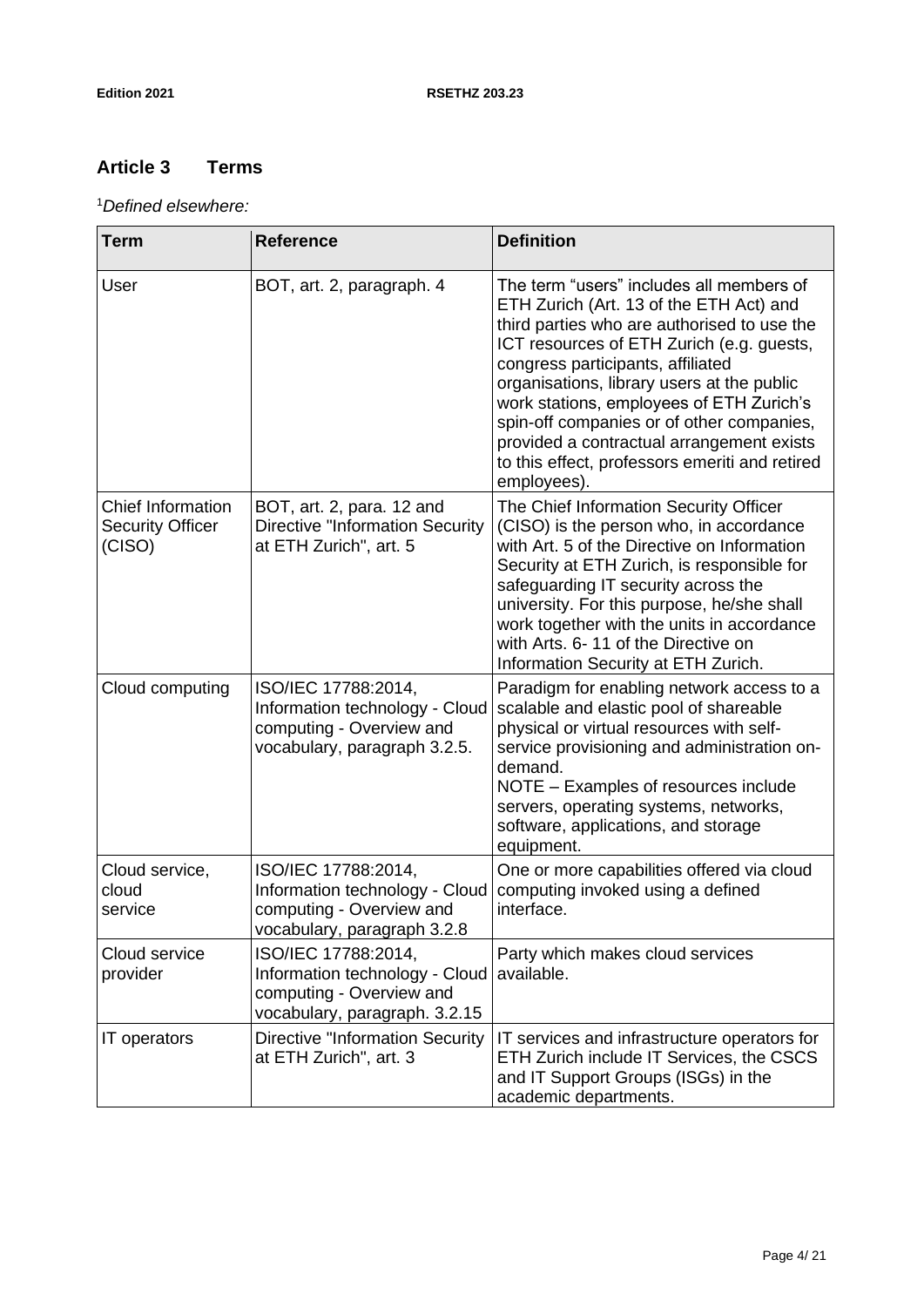| <b>Term</b>                                                                         | <b>Reference</b>                                                                                                  | <b>Definition</b>                                                                                                                                                                                                                                                                                                                                                                                                                                                                                                                                                                                                                                                                                                                                                                        |
|-------------------------------------------------------------------------------------|-------------------------------------------------------------------------------------------------------------------|------------------------------------------------------------------------------------------------------------------------------------------------------------------------------------------------------------------------------------------------------------------------------------------------------------------------------------------------------------------------------------------------------------------------------------------------------------------------------------------------------------------------------------------------------------------------------------------------------------------------------------------------------------------------------------------------------------------------------------------------------------------------------------------|
| <b>IT Security Officer</b><br>Information<br>Technology -<br>Services (ITSO<br>ITS) | <b>Directive "Information Security</b><br>at ETH Zurich", art. 8,<br>paragraph 2                                  | He/she shall have professional<br>responsibility for IT security in relation to<br>the services provided by ITS to the<br>centralised and decentralised<br>organisational units of ETH Zurich and shall<br>serve as the main IT security contact to the<br>CISO. In addition, the ITSO ITS shall<br>provide advice on IT security issues to the<br>CISO and ISOs as required.                                                                                                                                                                                                                                                                                                                                                                                                            |
| <b>ICT</b> resources                                                                | BOT, art. 2, paragraph 1                                                                                          | The term "ICT resources" comprises all<br>information and telecommunication<br>resources owned by ETH Zurich or used on<br>behalf of ETH Zurich. In particular, it refers<br>to systems, devices and services of ETH<br>Zurich used for electronic data processing<br>(e.g. data processing equipment, network<br>components, data storage devices, printers,<br>scanners, telecommunication networks and<br>related software, locking systems or<br>services outsourced by ETH Zurich, such<br>as cloud solutions). The definition also<br>includes non-ETH-Zurich-owned systems<br>(e.g. private laptops) connected to the data<br>network of ETH Zurich. It does not include<br>video surveillance in accordance with the<br>Swiss Federal Institutes of Technology Act<br>(ETH Act). |
| Client<br>(en: tenant)                                                              | ISO/IEC 17788:2014,<br>Information technology - Cloud<br>computing - Overview and<br>vocabulary, paragraph 3.2.37 | One or more cloud service users sharing<br>access to a set of physical and virtual<br>resources.                                                                                                                                                                                                                                                                                                                                                                                                                                                                                                                                                                                                                                                                                         |
| Confidential                                                                        | at ETH Zurich", art. 22,<br>paragraph 1                                                                           | Directive "Information Security   Information, if accessed by unauthorized<br>persons, may significantly affect the<br>interests of ETH Zürich.                                                                                                                                                                                                                                                                                                                                                                                                                                                                                                                                                                                                                                          |
| Organisational -<br>units                                                           | BOT, art. 2, paragraph 6                                                                                          | The term "organisational units" refers to the<br>central or decentralised bodies of ETH<br>Zurich established by the Executive Board<br>pursuant to the ETH Zurich Organisation<br>Ordinance (OV) of 16 December 2003 (e.g.<br>academic departments, institutes,<br>administrative departments, staff units,<br>independent chairs) and the education and<br>research facilities outside the academic<br>departments established pursuant to Art. 61<br>OV.                                                                                                                                                                                                                                                                                                                              |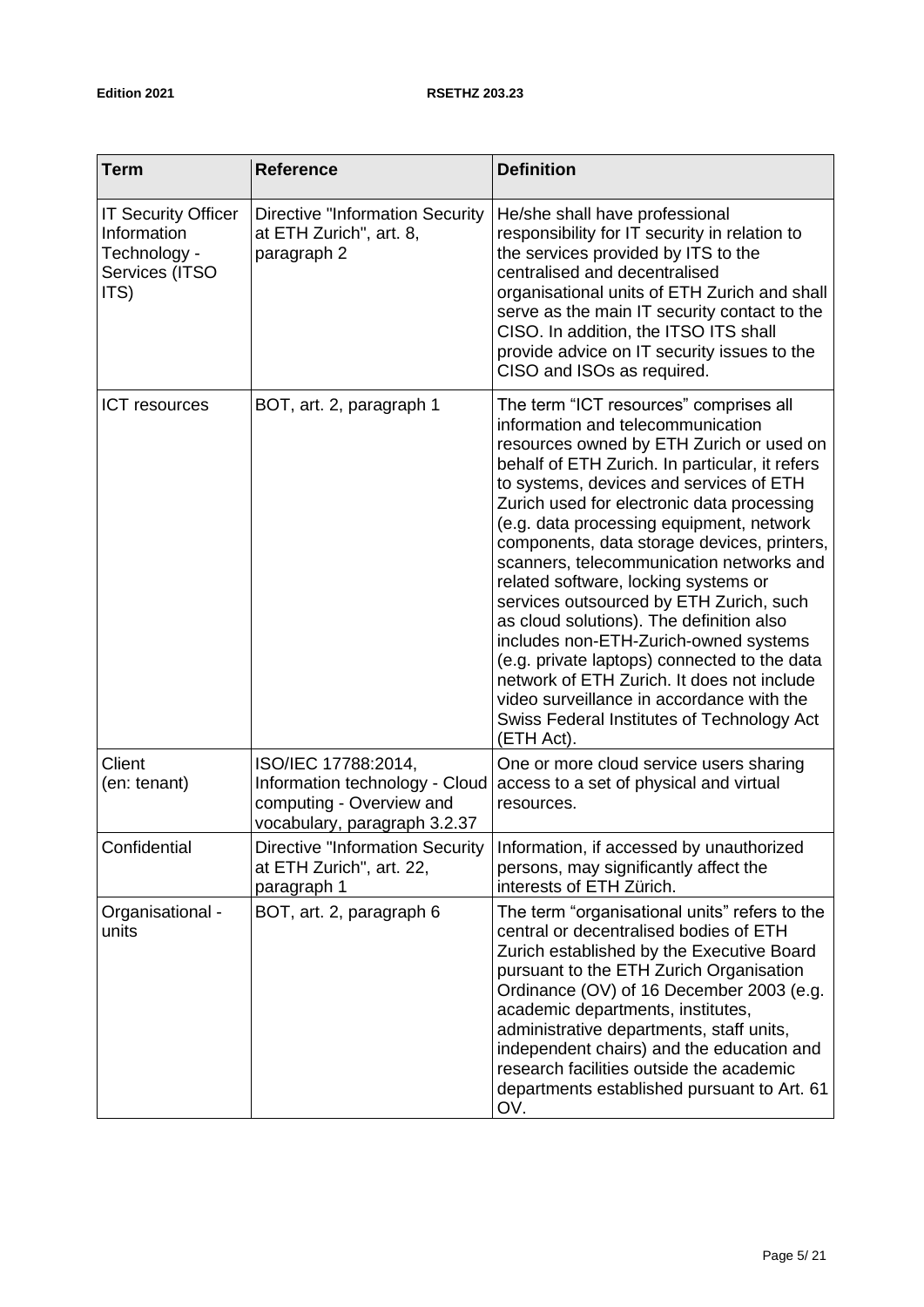| <b>Term</b>                                                                  | <b>Reference</b>                                                                                    | <b>Definition</b>                                                                                                                                                                                                                                |
|------------------------------------------------------------------------------|-----------------------------------------------------------------------------------------------------|--------------------------------------------------------------------------------------------------------------------------------------------------------------------------------------------------------------------------------------------------|
| Service<br>intermediaries,<br>system-, and<br>network zone<br>administrators | BOT, art. 2, paragraph 11                                                                           | The terms "service intermediaries" and<br>"system and network zone administrators"<br>refer to the specialists described in the "IT-<br><b>IT Guidelines and IT Baseline Protection</b><br>Rules of ETH Zurich" and in Art. 6 of this<br>decree. |
|                                                                              | Strictly confidential   Directive "Information Security"<br>at ETH Zurich", art. 22,<br>paragraph 1 | Information, if accessed by unauthorized<br>persons, may seriously affect the interests<br>of ETH Zürich.                                                                                                                                        |

# <sup>2</sup>*External ICT service*:

ICT service purchased by ETH Zurich that is provided outside the ETH Zurich network by an external company (e.g. cloud service).

<sup>3</sup> Remote access:

Access to ICT resources from outside the ETH Zurich data network (remote access).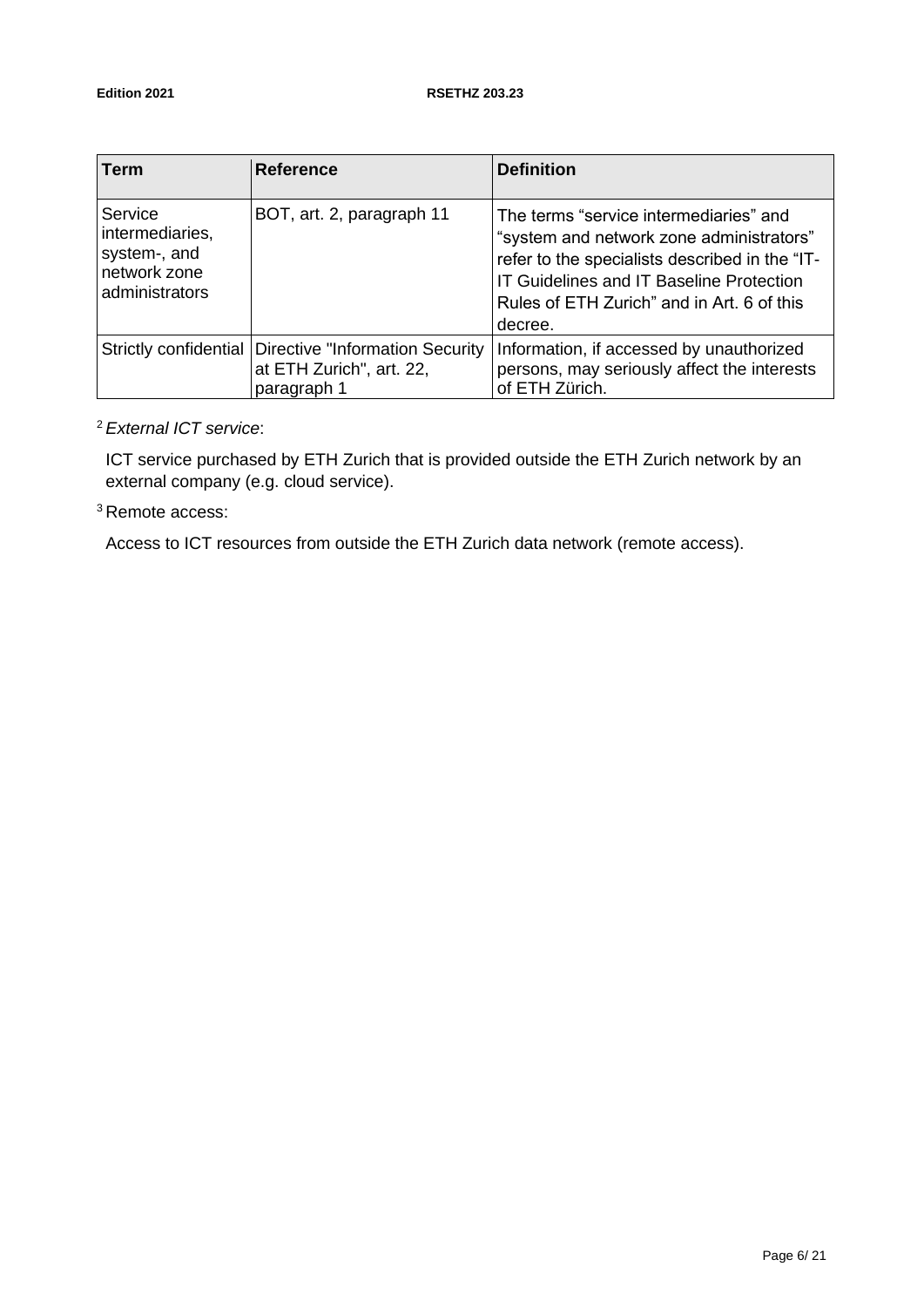# <span id="page-6-0"></span>**Roles**

# <span id="page-6-1"></span>**Article 4 Network zone administrators**

<sup>1</sup> Responsibilities

In addition to the specifications mentioned in the BOT, they are responsible for the security of their zones and the associated processes, in particular for compliance with the IT Guidelines and IT Baseline Protection Rules of ETH Zurich which are applicable in the respective context.

<sup>2</sup>Tasks

- a) Participation in the training for network zone managers offered by IT Services.
- b) Documentation of the purposes of the network zones assigned to them.
- c) Implementation of the applicable IT Guidelines and IT Baseline Protection Rules of ETH Zurich.
- d) Initial assessment of exception requests for ICT resources in his/her network zone, as well as forwarding the requests he/she supports to the IT Security Officer of IT Services.
- e) Network zone managers must be able to name or promptly find out the system owners for each IT system in their zones.

<sup>3</sup>Competences

- a) Determine the intended use of the network zones assigned to them. The intended use of a network zone must correspond to the type of network zone requested from ITS (e.g. DMZ, IoT, BYOD).
- b) Deciding which ICT resources are allowed to connect to their zones, in accordance with the type of the respective network zone.
- c) Deciding on changes regarding the configurations of their zone firewalls in accordance with art. 9, para. 5 of this ordinance.
- d) Rejection of exception requests<sup>5</sup>, which relate to ICT resources in network zones of their competence.
- e) Request exceptions regarding compliance with IT Guidelines and IT Baseline Protection Rules of ETH Zurich.

#### <sup>4</sup>Appointment

The organisations take network zone responsibility, including responsibility for any zone firewalls, themselves or delegate it exclusively to ETH Zurich-internal service providers. The prerequisite for this is the conclusion of a written service level agreement (SLA) in which the services to be provided as well as the IT Baseline Protection Rules to be implemented are regulated. In the case of delegation, the organisational units remain responsible in particular for placing orders and monitoring compliance with the  $SLA<sup>6</sup>$ .

<sup>&</sup>lt;sup>5</sup> The general conditions for exceptions are set out in Art. 12.

<sup>6</sup> Accountable in the sense of the RACI notation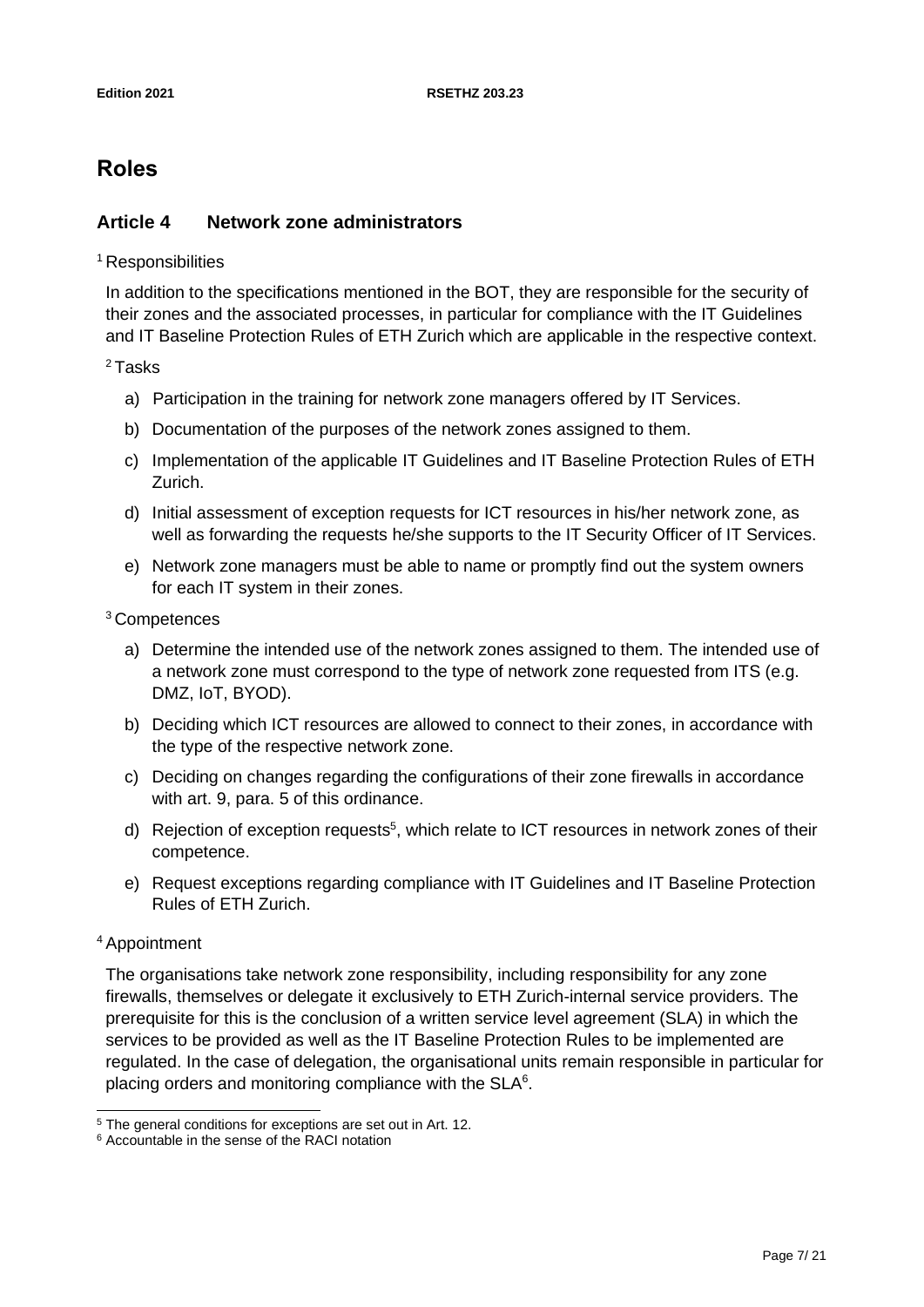<sup>5</sup> Registration

- a) The organisational units register the network zone managers with IT Services.
- b) If a zone is protected by a firewall, at least one, maximum three deputies must be registered in addition to the network zone manager.

### <span id="page-7-0"></span>**Article 5 System administrators**

#### <sup>1</sup> Responsibilities

In addition to the requirements mentioned in the BOT, they are responsible for system maintenance and in particular for compliance with the relevant IT Guidelines and IT Baseline Protection Rules of ETH Zurich in the respective context.

#### <sup>2</sup>Tasks

- a) System and system security maintenance
- b) Implementation of the applicable IT guidelines and IT basic protection specifications of ETH Zurich.

#### <sup>3</sup>Competences

Request exceptions<sup>7</sup> regarding compliance with "IT Guidelines and IT Baseline Protection Rules".

#### <sup>4</sup>Appointment

a) ICT resources owned by ETH Zurich:

The organisational units take system responsibility themselves or delegate it to a service provider<sup>8</sup>. A prerequisite for delegation is the conclusion of a written service level agreement (SLA), in which the services to be provided as well as the IT Baseline Protection Rules to be implemented are regulated. In the case of a delegation of system responsibility, the organisational units remain responsible in particular for placing the order and monitoring compliance with the SLA.<sup>9</sup>

b) Non ETH Zurich-owned ICT resources in the ETH Zurich network:

In the case of non ETH Zurich IT systems in the ETH Zurich network, such as private IT systems of students or IT systems of third parties, the registered user is deemed to be the system administrator if no system administrator is registered<sup>10 11</sup>.

<sup>7</sup> General conditions for exceptions are set out in art. 12.

<sup>8</sup> e.g., IT Services

<sup>&</sup>lt;sup>9</sup> Accountable in the sense of RACI notation

<sup>10</sup> BOT, art. 6, para. 6

<sup>11</sup> Examples of third-party systems are: Laptop or smartphone of a consulting firm. As part of its contractual relationship with ETH Zurich, the company has responsibility for the system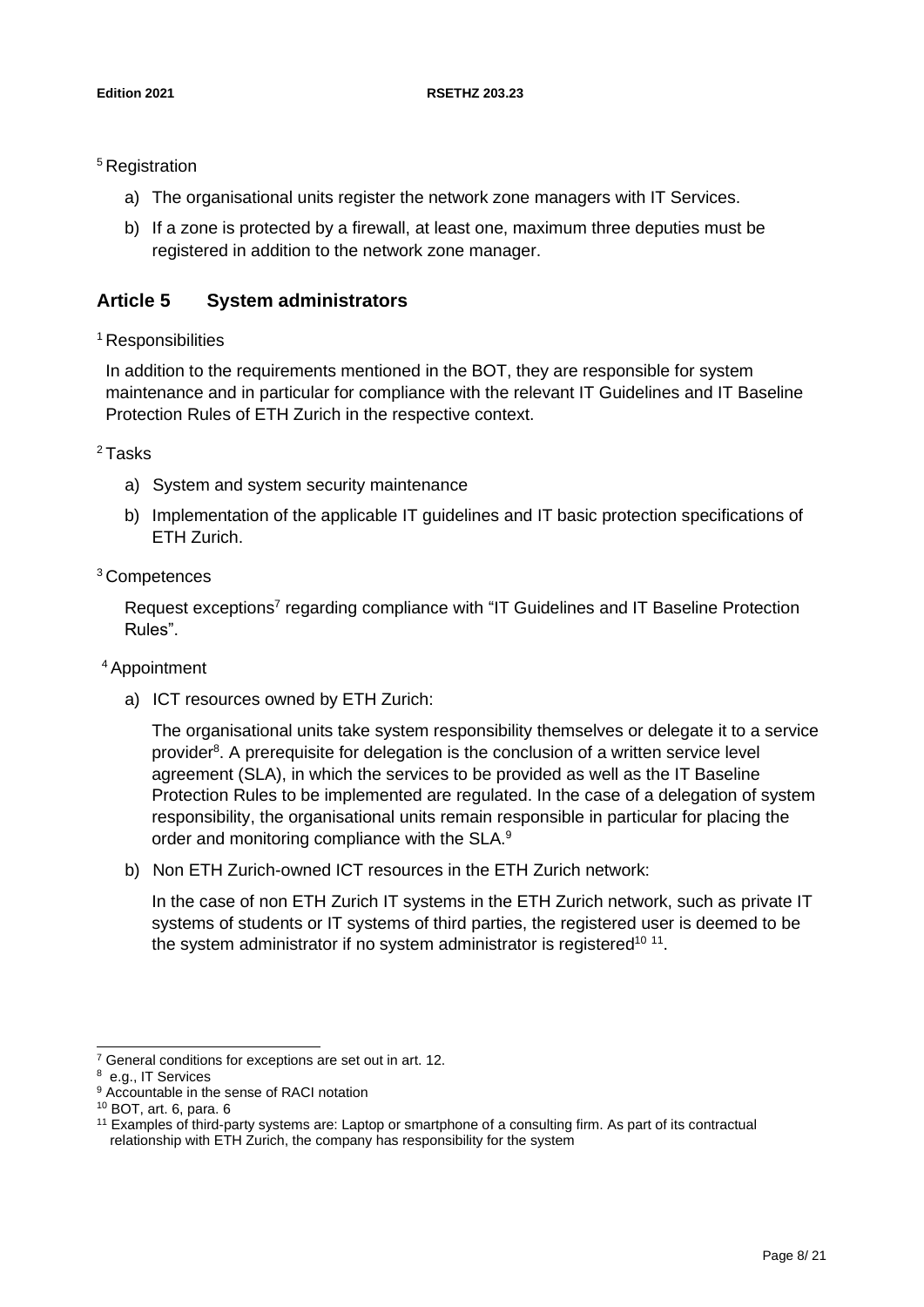#### <sup>5</sup> Registration

- a) The organisational units shall register the system administrators they have appointed and their deputies with IT Services.
- b) If the assignment of a person responsible for the system is not stored with IT services, this information is derived from the available information (such as logs or system states) if possible.

# <span id="page-8-0"></span>**Article 6 Service intermediary**

#### <sup>1</sup> Description

Service intermediaries procure external IT services (e.g. cloud services) and make these services available to members of ETH Zurich. Service intermediaries may be IT operators or technical-administrative or scientific employees of the departments and central bodies of ETH Zürich (e.g. professors, department coordinators, heads of department). Users who obtain an external ICT service exclusively for themselves are not considered service intermediaries.

# <sup>2</sup> Responsibilities

Service intermediaries are responsible within ETH Zurich for matters relating to the use and management of one or more external ICT services used by members of ETH Zurich on behalf of ETH Zurich (cloud services, etc.). In particular, they are responsible for contract management, agreeing on the relevant IT Guidelines and IT Baseline Protection Rules in the respective context, monitoring compliance with these rules, and approving the service for specific purposes of use.

#### <sup>3</sup>Tasks

- a) Conduct a risk assessment to evaluate the suitability of the external ICT service for its intended use.
- b) Ensure that the IT Guidelines and IT Baseline Protection Rules are implemented. Contract-relevant specifications should be bindingly agreed with the service provider.
- c) Ensure that ETH Zurich is informed or consulted about changes, malfunctions, or incidents and that the relevant information is passed on to the affected users.
- d) Consultation with the IT Security Center of IT Services regarding the necessity of security monitoring of the external ICT service. If necessary, prompt delivery of the required unchanged log data to the IT Security Center.
- e) Monitoring compliance with the service level agreement and, if necessary, requesting necessary improvements from the service provider.
- f) If necessary, define and implement supplementary technical or organisational measures to secure the external ICT service.<sup>12</sup>

<sup>&</sup>lt;sup>12</sup> e.g., backup, logging, reporting.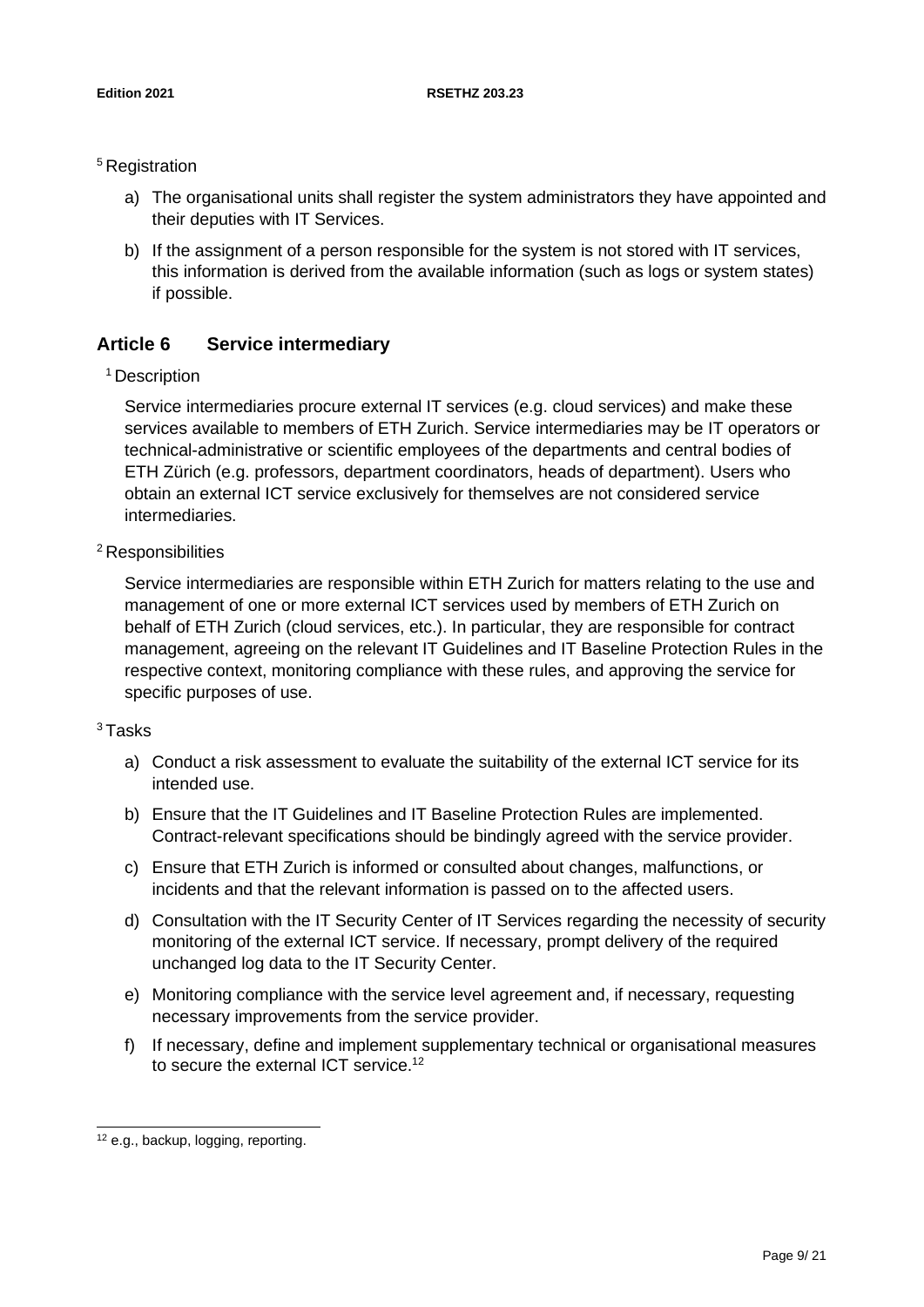- g) Provide documentation for users, which explains the purpose and scope of use of the service, the applicable terms of use, such as the release or prohibition of processing confidential information with the external ICT service.
- h) Periodically check whether and how the ETH Zurich data can be migrated to ETH Zurich ICT services in the event of a possible end of use of the external ICT service.
- i) Ensure that the ETH Zurich data is migrated to ETH Zurich ICT services when the external ICT service is no longer used.

#### <sup>4</sup>Competences

- a) Decision on the purpose and scope of use of the external ICT service and the terms of use applicable to members of ETH Zurich.
- b) Request exceptions<sup>13</sup> regarding compliance with IT Guidelines and IT Baseline Protection Rules.

#### <sup>5</sup>Appointment

The organisational units that commission the use of cloud solutions or other external ICT services appoint one or more ETH-internal responsible persons for this purpose. Preferably, the role of "service intermediary" for external ICT services is centralised at the department, institute, or division level.

#### <sup>6</sup> Delegation of tasks

The tasks of the service intermediary can be delegated, the responsibility remains with the person in charge.

#### <sup>7</sup> Registration

The organisational units shall notify IT Services of the external ICT service, its purpose, scope of use, the service intermediaries, and their deputies.

# <span id="page-9-0"></span>**Article 7 Accessibility of the responsible persons**

System administrators, network zone administrators, service intermediaries, and their deputies must be reachable via e-mail addresses specified by IT Services and must respond to messages and enquiries regarding possible IT security incidents within one working day.

<sup>&</sup>lt;sup>13</sup> General conditions for exceptions are set out in Art. 12.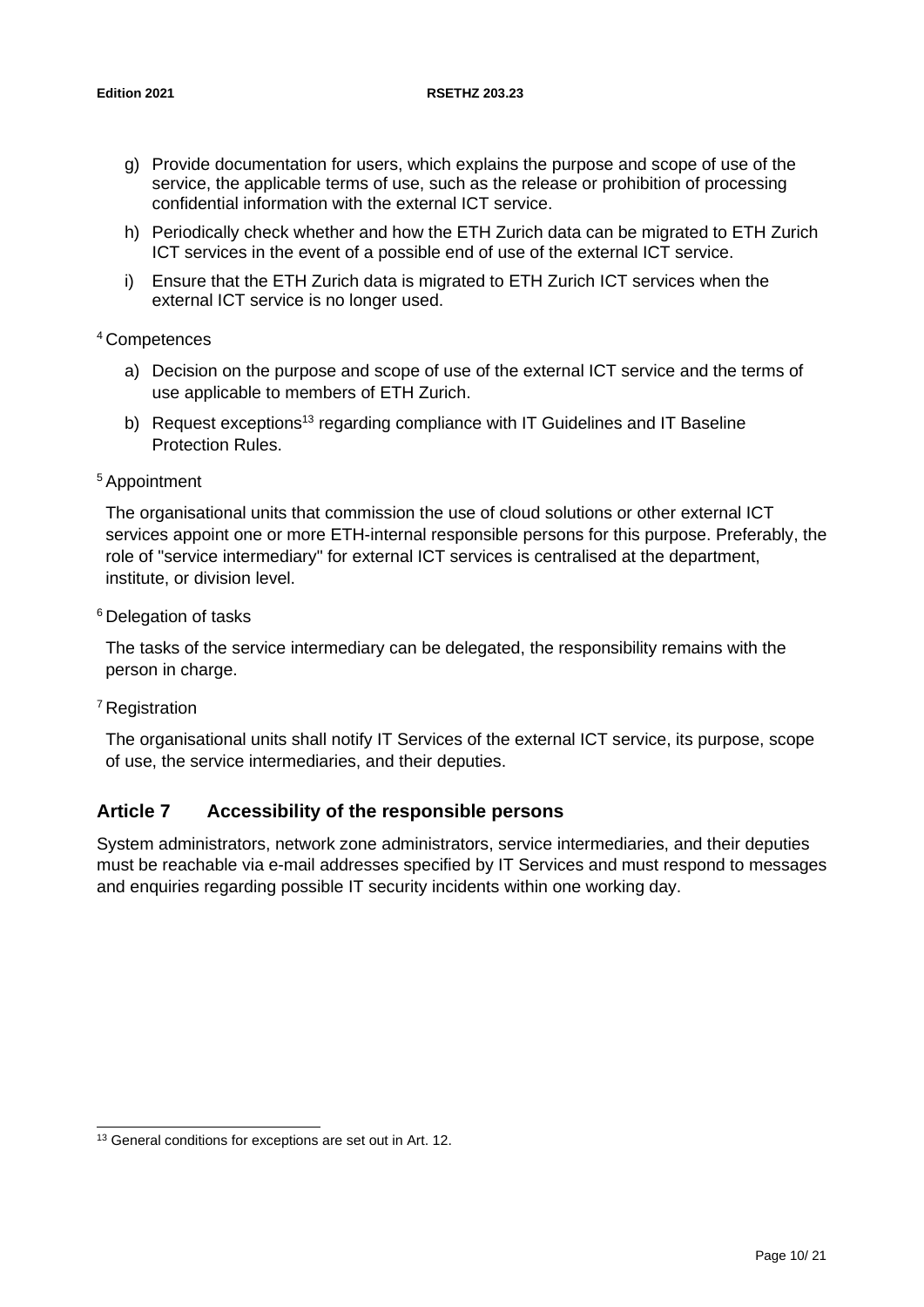# <span id="page-10-0"></span>**IT Baseline Protection**

# <span id="page-10-1"></span>**Article 8 IT baseline protection rules for users**

<sup>1</sup> Principle of the use of internal and external ICT services of ETH Zurich

- a) In principle, the ETH-internal or external ICT services offered or approved<sup>14</sup> by the IT operators of ETH Zurich or the persons responsible for IT at the institutes and professorships, are to be used for data processing and storage. The terms of use for the respective services must be observed.
- b) For exceptions to this principle, e.g., if ETH Zurich data is to be processed or stored on collaboration platforms or storage services of external cooperation partners<sup>15</sup> or third parties within the scope of cooperation, the approval of the responsible line, research or project management of ETH Zurich must be obtained in advance. Control (e.g., access, protection level) over such data must be always be guaranteed for ETH Zürich and must be regulated in a binding manner. This also applies to cases in which users cannot access the data for a longer period due to extraordinary events (illness, death, etc.).
- c) The use of external ICT services in day-to-day business (e.g., online translation services) that are not offered by ETH Zurich is the responsibility of the user. Confidential data, strictly confidential data or personal data may not be processed with such services.

<sup>2</sup>External storage or processing of confidential data

- a) In principle, an external ICT service (e.g., cloud service) may be used to processes and store confidential data, provided it has been approved for use with confidential data by the responsible service intermediary.
- b) As a restriction, an information owner can prohibit the processing and storage of information in the cloud.<sup>16</sup> In case of doubt, the information owner should be contacted.

<sup>3</sup> Software updates

- a) If users receive IT security-relevant updates of system software and applications (patches and updates), they must install them as soon as possible, at the latest within two working days after distribution by the responsible IT support, and if necessary, activate them by restarting the IT system. Short extensions of this deadline are possible in consultation with the responsible system administrator.
- b) In case of planned absence of the responsible user, the IT system must be shut down or disconnected from the network. Upon return, it must be updated immediately. IT systems that are not shut down despite the absence of the responsible user, must be looked after by a deputy.

<sup>14</sup> e.g., self-managed systems owned by ETH Zurich or systems not owned by ETH Zurich (e.g., "Bring Your Own Device").

<sup>&</sup>lt;sup>15</sup> e.g., with other universities or industry partners

<sup>&</sup>lt;sup>16</sup> Directive Information Security, Annex 2, "Electronic Information in the Cloud" RSETHZ 203.25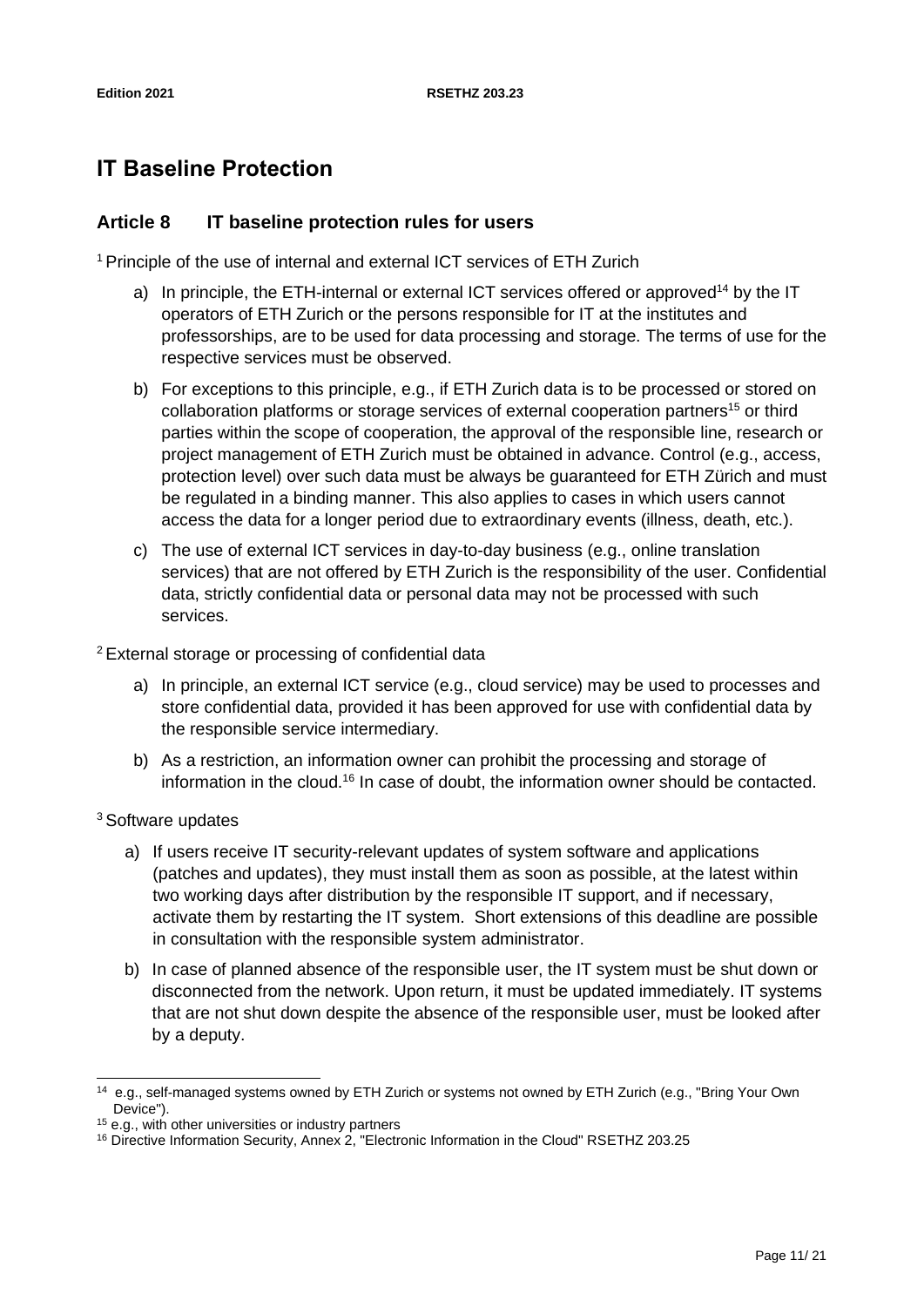<sup>4</sup>Do not deactivate safety functions

Security measures implemented by system administrators, such as virus protection programs, local firewalls, or security settings, may only be changed in consultation with the system administrator or the service intermediary in charge.

<sup>5</sup> Encryption of mobile data storage

Mobile data storage on which data<sup>17</sup> classified as "confidential" or "strictly confidential" is stored must be encrypted and protected with a secure password or other means of authentication.

<sup>6</sup>Screen lock

Unauthorised access to unattended IT systems must be prevented by an access-protected screen lock unless users log out of the IT system completely.

<sup>7</sup> Handling means of authentication

- a) Means of authentication such as passwords, PINs, private keys, smart cards, and other physical tokens are personal and classified as "strictly confidential". They must not be disclosed or passed on to other persons.
- b) If the sharing of a user account<sup>18</sup> and the associated password is mandatory for technical reasons, the password may be passed on to the authorised persons.
- c) If passwords or PINs are written down, they must be kept protected so that unauthorised persons cannot gain access to them.
- d) Electronic storage of authentication means must be encrypted by means currently considered to be sufficiently secure. The password for opening the repository must at least comply with the ETH Zurich password rules<sup>19</sup> and be different from any other password of the user(s) concerned. If possible, the electronic repository shall be protected with multi-factor authentication.

<sup>8</sup>Passwords and PINs

The password and PIN rules according to the appendix of this document must be observed.

<sup>9</sup> System responsibility for self-managed systems

Users of self-managed systems<sup>20</sup> assume the role of system owners and must also comply with art. 10 accordingly.

# <span id="page-11-0"></span>**Article 9 IT baseline protection rules for network zone managers**

<sup>1</sup> Only IT systems may be connected to a zone of the ETH Zurich network which correspond to its intended use. If possible, IT systems with the same protection needs should be protected in own zones or sub-areas of zones.

<sup>&</sup>lt;sup>17</sup> Definition of confidentiality levels Directive Information Security, Art. 22, RSETHZ 203.25

<sup>18</sup> "shared account"

<sup>19</sup> see appendix to this document: ETH Zurich password and PIN rules

<sup>20</sup> ETH Zurich "self-managed" systems or BYOD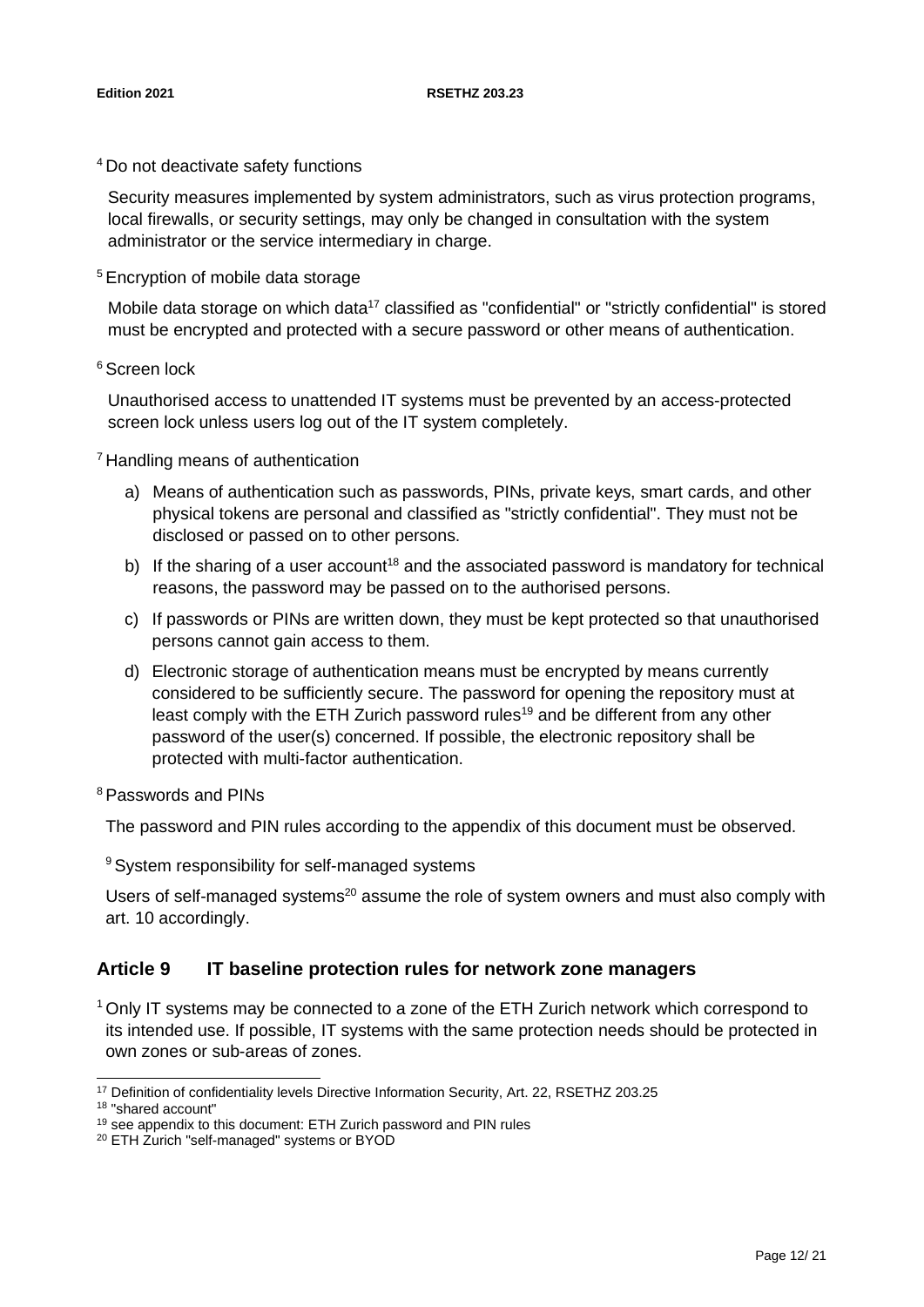#### **Edition 2021 RSETHZ 203.23**

- $2$  If a zone contains IT systems which have not been compliant to the IT Guidelines and IT Baseline Protection Rules ETH Zurich for more than 20 days, the zone must be isolated in such a way that any vulnerabilities cannot be exploited from outside the zone. Alternatively, the affected systems can be moved to an already isolated zone.
- $3$  For all IP addresses in a zone, the responsible system administrators are known to the network zone administrators or can be found out at short notice.
- <sup>4</sup> The use of the limited number of available IP addresses must be kept restrictive. Unused IP addresses must be returned to IT Services. The use and consumption of IP addresses must be checked regularly (DHCP fixations).
- <sup>5</sup> Zone firewalls are generally closed. Ports and/or protocols are only opened by IT Services with the approval of the network zone administrator. The network zone administrator shall carry out a risk assessment in advance with regards to the stability and vulnerability of the network, as well as considering the protection requirements of the affected data. IT Services have a veto right regarding the implementation of changes that could affect the stability of the network or cause the network or ICT resources to become vulnerable.
- <sup>6</sup> Activations, changes and deactivations of firewall rules must be traceable. For each firewall rule, the applicant, the user, and the purpose/functionality must be documented. The name of the person implementing the rule and the time of activation and deactivation must also be documented.
- $7$  Firewall rules must be checked and updated every six months. Rules that are no longer required must be removed.
- <sup>8</sup> Network zone managers must periodically check the firewall logs for irregularities.
- <sup>9</sup> Users and IT systems must authenticate or authorise themselves via NAC technologies in order to be connected to a zone. The list of authorised users (realms) and IT systems (certificates, MAC addresses) is checked regularly.
- Authentication and authorisation logs are to be periodically checked for irregularities by the network zone managers (RADIUS).
- $10$  Each IT system must have an entry in the DNS (Domain Name System) of IT Services. The DNS configurations of a zone must be regularly checked and updated.

<sup>11</sup> Physical security:

Network connections must be protected from outside access using NAC (Network Access Control) methods. Network connections that are not protected with NAC may only be located in closed rooms to which only authorised persons have access.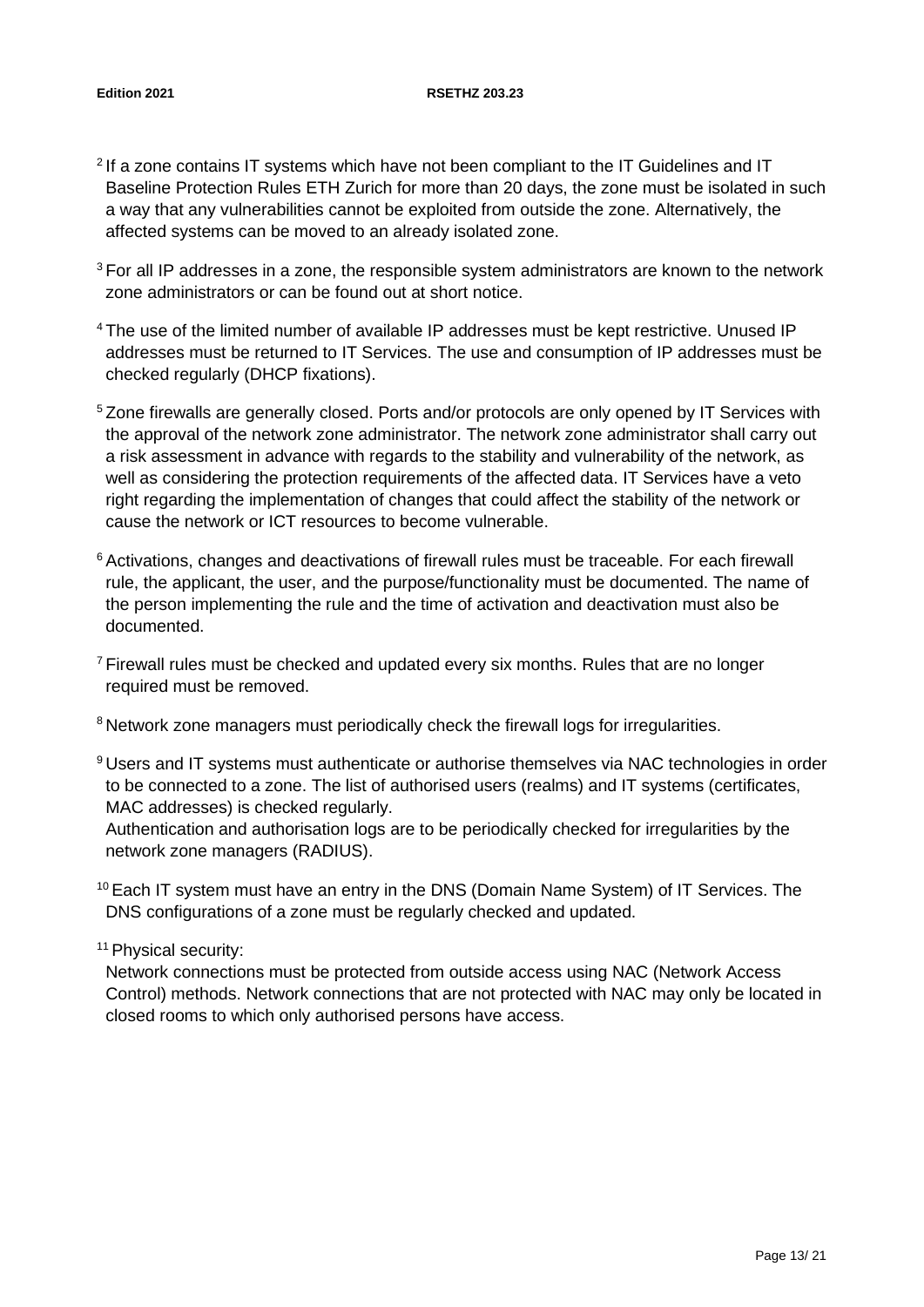# <span id="page-13-0"></span>**Article 10 IT baseline protection rules for system managers**

<sup>1</sup>Up-to-dateness of the software

- a) Firmware, operating systems, applications, apps, and other software must have current versions which are supported by the manufacturer. They must be kept up to date with regard to security updates.
- b) Security updates must be tested immediately after their release and distributed to the IT systems as quickly as possible. Provided that the tests do not reveal any operational problems and the operational risks are not disproportionately high compared to the security gain, the updates must be distributed to the target systems no later than ten calendar days after their release date.
- c) In emergencies, in case of urgency, the IT Security Officer of IT Services or the IT operators in charge may order immediate distribution and installation of security updates.
- d) In ICT environments, where this is possible and operationally justifiable, the installation of the updates and any restart on the target systems shall be enforced by technical means no later than two working days after distribution.

<sup>2</sup> Protection against malware

- a) Where available and useful, IT systems must be operated with malware scanners.
- b) Malware scanners must be up to date, regarding software version and protection signatures.
- c) Malware scanners are to be configured to check files "on access".
- d) During runtime of an IT system, malware scanners must check for updates, if possible, at least every hour, and the updates must be imported automatically.

<sup>3</sup>Encryption of storage media

If possible, storage media of desktops and mobile devices such as laptops, tablets, smartphones are to be fully encrypted using the respective manufacturer's standard solutions.

<sup>4</sup>Screen lock

On end-user IT systems (desktops, laptops, tablets, etc.) and servers, a screen lock shall be automatically activated after 10 minutes of inactivity by the user. It can only be unlocked by entering a password, PIN, fingerprint, or by similar authentication methods.

#### <sup>5</sup>Access control

a) Access to accounts with increased access rights, such as "admin" or "root", or to groups with administration privileges, such as "administrators" or "sudoers", must be restricted to as few persons as possible. The persons have to be authorised for the respective role.<sup>21</sup>

<sup>21</sup> Need-to-Know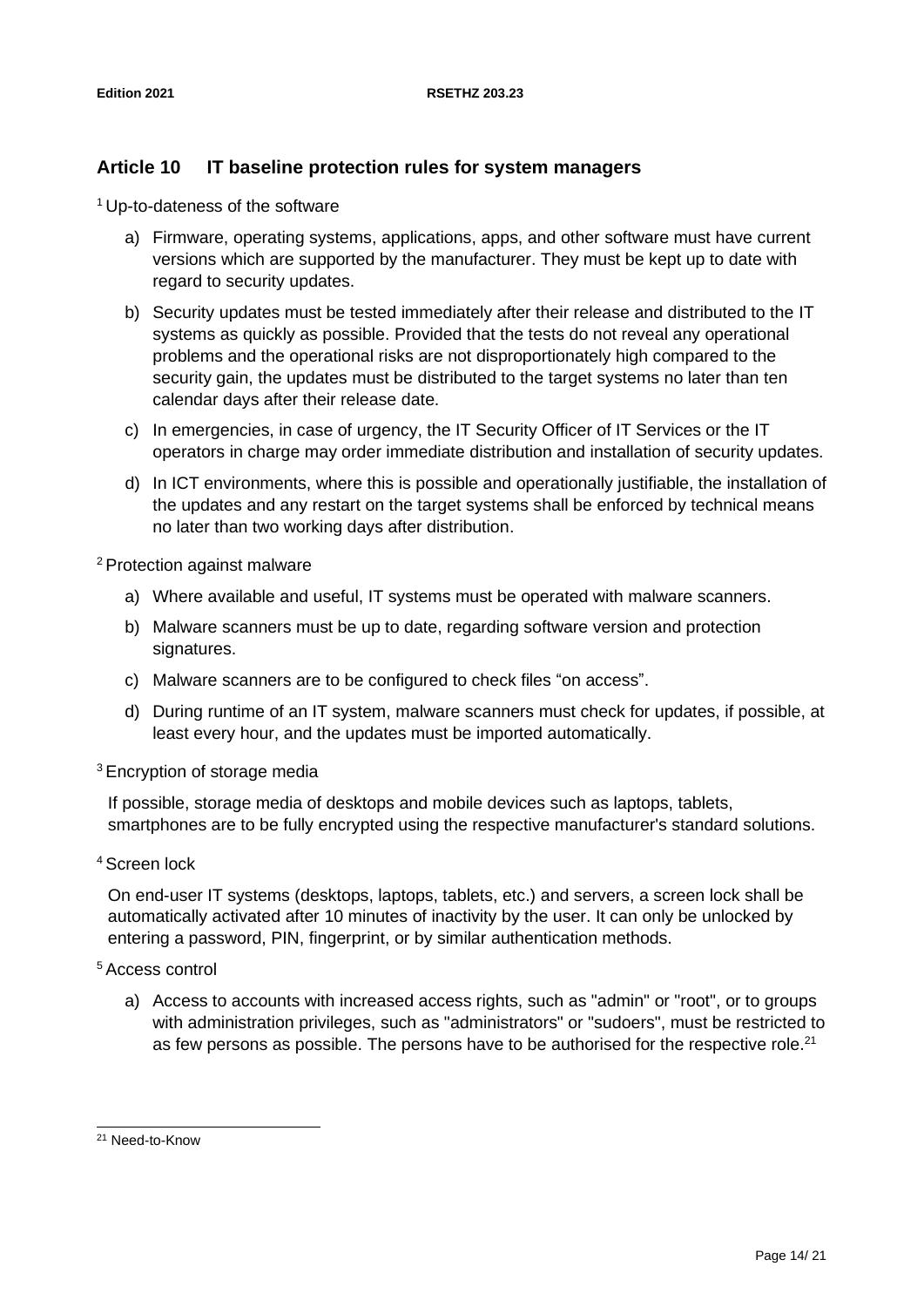#### **Edition 2021 RSETHZ 203.23**

- b) Access rights of user accounts with system administration rights must be restricted to the necessary minimum<sup>22</sup> and checked regularly.
- c) Access rights to confidential or strictly confidential data or to ICT resources with a high need for protection in terms of integrity or availability must be restricted to the necessary minimum<sup>23</sup> and reviewed regularly.
- d) Shared user accounts<sup>24</sup> are only permitted if there is a compelling need for them. Access to shared user accounts must be limited to the minimum necessary and checked regularly.
- e) Preconfigured user accounts, such as "guest", must be deleted. If this is not possible, they must be deactivated or blocked from logging in. The preset password must be changed.

#### <sup>6</sup>Password and PIN Policies

If technically possible, the password and PIN rules of ETH Zurich<sup>25</sup> must be enforced by configuring password policies, e.g. in the IAM, Active Directory or on the local IT systems.

<sup>7</sup>Data backup

- a) Data backup must be regulated and documented in a service level agreement or otherwise.
- b) Resore of backuped data must be checked periodically on a random basis.

<sup>8</sup>Remote Access

- a) Remote access may only take place using encrypted protocols currently considered secure.
- b) If VPN (Virtual Private Network) is used as the access technology, the access must terminate on the VPN endpoint of IT Services.
- c) If other remote access methods (such as "Jump Hosts", SCION, protocol tunneling, proxy technologies) are used, the access logs must be permanently monitored for anomalies (e.g. failed login attempts, cyber attacks).
- d) IT systems used for remote access must have at least the level of security required by the IT Guidelines and IT Baseline Protection Rules of ETH Zurich.

#### <sup>9</sup> Physical security

Unauthorised persons must not have access to ICT resources. The necessary security measures must be adapted to the spatial conditions. The physical security requirements

<sup>22</sup> least privilege

<sup>23</sup> need-to-know

<sup>24</sup> "shared accounts"

<sup>&</sup>lt;sup>25</sup> see appendix to this document: ETH Zurich password and PIN rules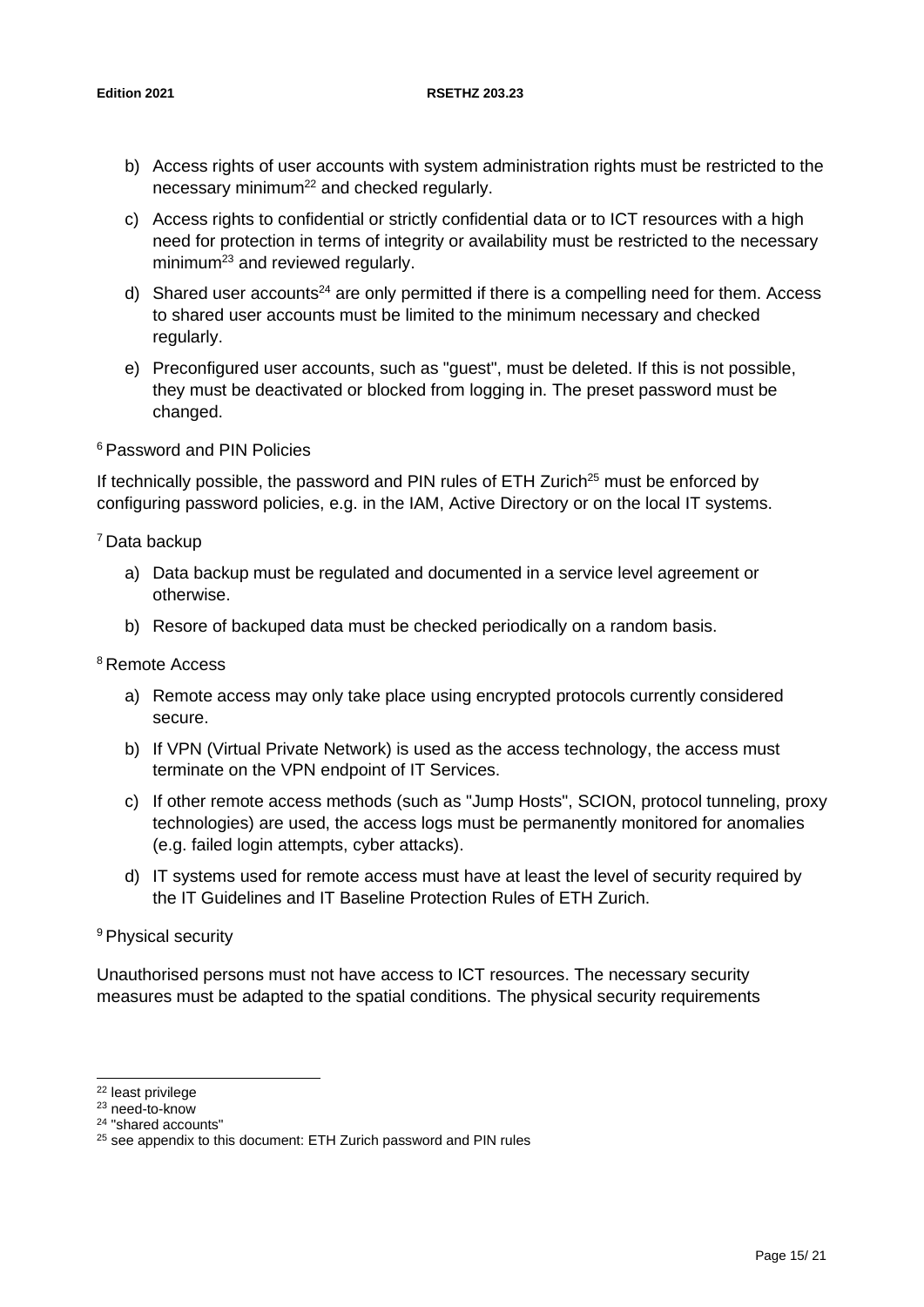applicable to the respective organisational unit, such as the room concept of IT Services $26$ , shall apply.

# <span id="page-15-0"></span>**Article 11 Basic IT protection requirements for service intermediaries**

In addition to art. 10 of this ordinance, the following requirements apply to external ICT services used by ETH Zurich, insofar as they are applicable in the respective context.

<sup>1</sup> The contract, the service level agreement, and the general terms and conditions regulate in particular:

- a) The place of jurisdiction is in Switzerland.
- b) The data is processed and stored in Switzerland or the EU.
- c) The service provider confirms that it complies with the applicable laws and regulations<sup>27</sup>.
- d) In the SLA, all responsibilities are clearly assigned to one party.
- e) The external service provider agrees to conduct regular independent IT security checks (audits, certifications) and provides audit reports or grants ETH Zurich the right to audit.
- f) Mutual contact persons and guaranteed response times, as well as the communication channels to be used, are regulated so that in the event of operational malfunctions or security incidents, a reliable and rapid response can be made.
- g) The separation of the client "ETH Zurich" from other clients must be ensured and verifiable. The separation of the client "ETH Zurich" from the administrative area of the service provider must be ensured and verifiable.
- h) The service termination regulation must specify the acquisition of the ETH Zurich data and the usage logs by ETH Zurich and the deletion of this data on the part of the service provider.

<sup>2</sup> If the service is provided by US companies:

The residual risk of government access to ETH Zurich data based on the US CLOUD Act<sup>28</sup> has been analysed and accepted by the service intermediary.

<sup>3</sup> Approval for processing of *internal* data may be given if the following conditions are met:

- a) Users and administrators of ETH Zurich and the external service provider must authenticate themselves at least with personal passwords.
- b) Data is encrypted during transport and storage, in each case using methods considered secure according to the current state of the art.

<sup>26</sup> IT Services room concept: [https://sherlock.sp.ethz.ch/221b/policies/VPPR%20readonly%20Lib/2019\\_01\\_RL\\_Raum\\_Konzept\\_ID.pdf,](https://sherlock.sp.ethz.ch/221b/policies/VPPR%20readonly%20Lib/2019_01_RL_Raum_Konzept_ID.pdf,)  available on request.

<sup>&</sup>lt;sup>27</sup> e.g., the General Data Protection Regulation (GDPR) of the European Union

EUR-Lex - 32016R0679 - EN - [EUR- Lex \(europa.eu\) \(](https://eur-lex.europa.eu/legal-content/DE/TXT/?uri=CELEX%3A32016R0679)retrieved 22.2.2021)

<sup>&</sup>lt;sup>28</sup> H.R.4943 - [115th Congress \(2017-2018\): CLOUD Act | Congress.gov | Library of Congress](https://www.congress.gov/bill/115th-congress/house-bill/4943) (retrieved 19.2.2021)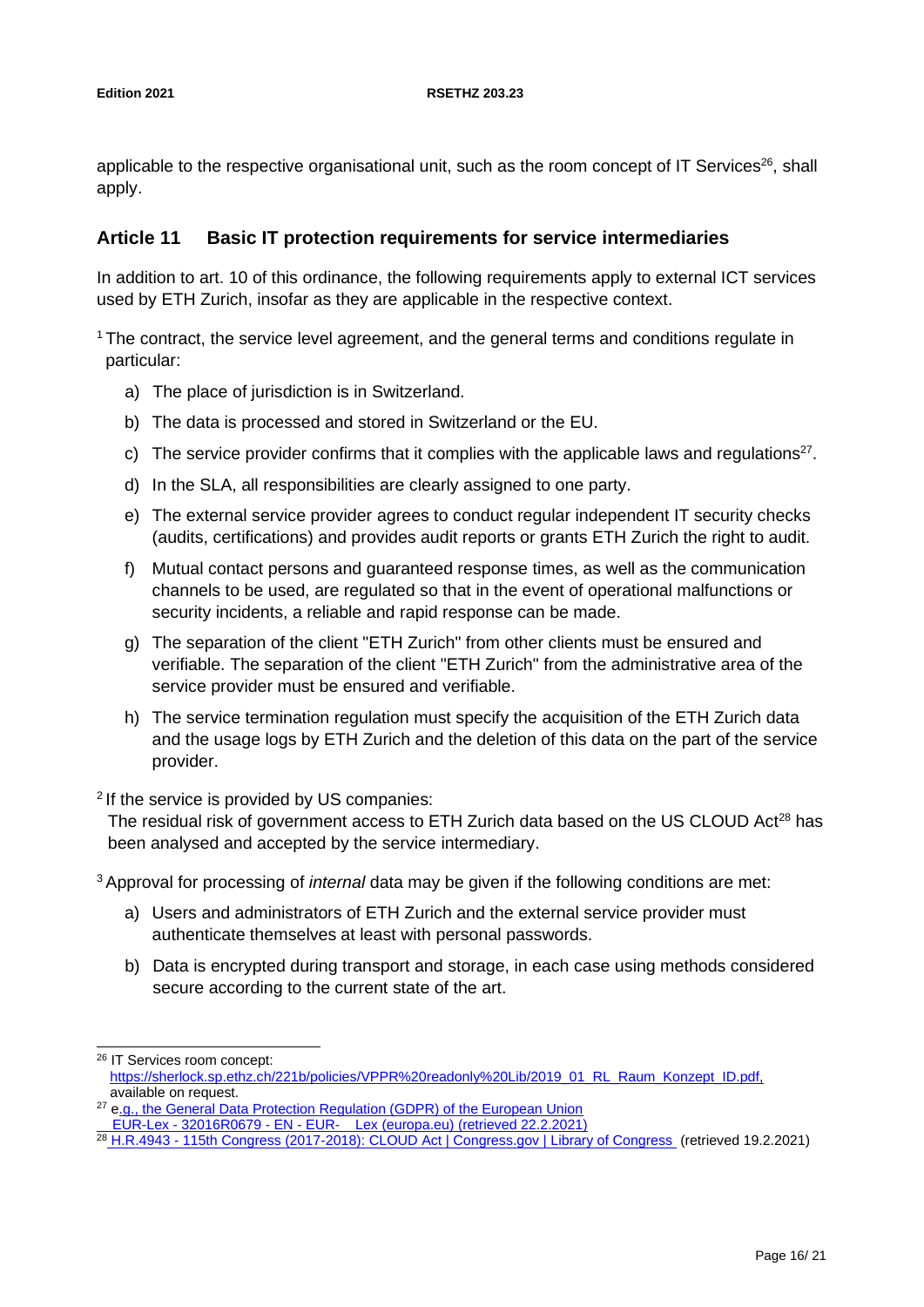- c) Activities of users and administrators of ETH Zurich should be traceable. The logs should be available for at least one year and must be irretrievably deleted after two years at the latest, as specified in the  $BOT<sup>29</sup>$
- d) An interface is available for the "near real time" transfer of log data on the activities of ETH Zurich users and administrators to ETH Zurich.
- e) Activities of the service provider in which ETH Zurich data is accessed must be recorded by the service provider and should be retained for at least two years.
- f) The availability of ETH Zurich data must be ensured in accordance with the requirements of ETH Zurich. Preferably, this is ensured by a regular backup of all data, the functioning of which is checked periodically.
- g) ETH Zurich must always have access to the data. This must also be ensured for cases in which users cannot access the data for a longer period due to extraordinary events (illness, death, etc.). At a minimum, the service intermediary or an IT administrator and their deputies should be able to access the data if necessary.
- h) It must be possible to transfer data of ETH Zurich back to ICT infrastructure of ETH Zurich if required.

<sup>4</sup>Approval for processing of *confidential* data may be given if the conditions for processing of internal data and additionally the following requirements are fulfilled:

- a) Administrators of the external service provider who access ETH Zurich data and services use multifactor authentication.
- b) Users and administrators of ETH Zurich authenticate with multifactor authentication.
- c) The service provider uses the encryption key for the repository of ETH Zurich exclusively for ETH Zurich. For other customers, different keys are used.<sup>30</sup>
- d) The administration of user accounts and access rights is carried out at a central internal unit of ETH Zurich. A connection to the identity management and federation services operated by IT Services<sup>31</sup> is to be implemented, insofar as this is possible and makes sense in the respective context.
- e) Users or groups of users must be able to be given granular access rights<sup>32</sup> to individual datasets.

<sup>5</sup>It is prohibited to store or process *strictly confidential* data on external ICT services.

<sup>6</sup>Up-to-dateness of the software

a) If applicable in the respective context, selective checks must be carried out to ensure that the service provider installs security updates within the agreed deadlines. Violations of

<sup>29</sup> RSETHZ 203.21, annex 1, no. 3b

<sup>&</sup>lt;sup>30</sup> The service provider uses different keys for different customers / tenants.

<sup>31</sup> e.g., ADFS, edu-ID, DirX

<sup>&</sup>lt;sup>32</sup> e.g., create, read, change, delete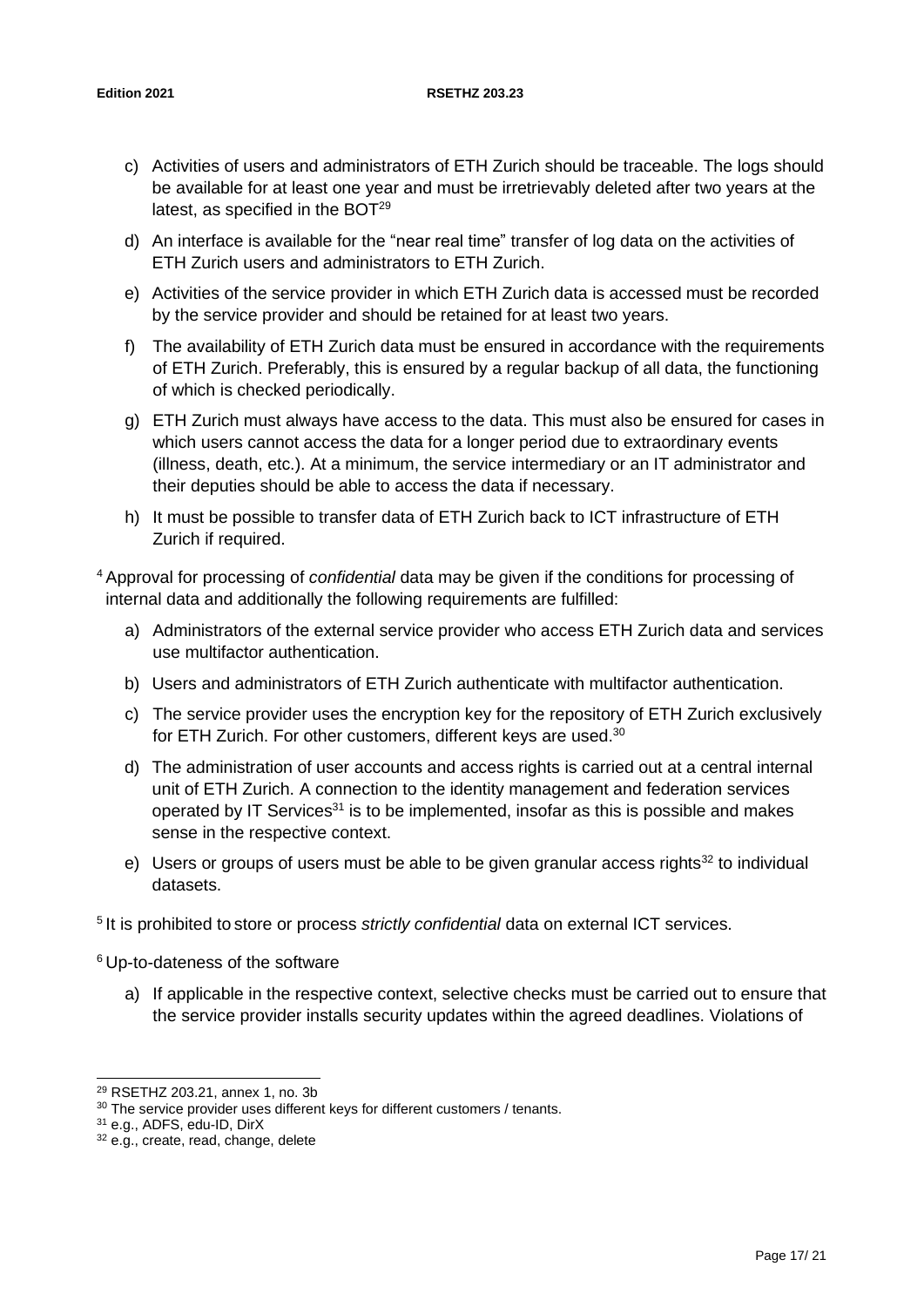the service level agreement must be discussed with the service provider and a warning issued in the event of repeated violations.

b) If the responsibility for importing security updates lies with ETH Zurich, the procedure in Art. 10 of this Ordinance must be followed.

# <span id="page-17-1"></span><span id="page-17-0"></span>**Final Provisions**

# **Article 12 Exceptions**

<sup>1</sup>External ICT services

For external ICT services for which the IT Guidelines and Baseline Protection Rules to be applied cannot be complied with, exceptions must be obtained from the CISO.

<sup>2</sup>ICT resources in the ETH Zurich network

- a) IT systems for which the requirements of this ordinance cannot be complied with must be placed in isolated zones of the ETH Zurich network. Any vulnerabilities must not be exploitable from outside the isolated zones.
- b) For IT systems that are to be operated in a non-segregated zone, although IT Guidelines and IT Baseline Protection Rules are not complied with, approvals for exceptions must be obtained.
- c) IT Services are conducting the approval process on behalf of the CISO of ETH Zurich.
- d) The following applies to the approval process:
	- Application submission by the system manager:

An initial assessment is made by the responsible network zone officer: He/she forwards the applications supported by him/her to the IT Security Officer IT Services.

• Application submitted by the network zone manager:

The application is submitted directly to the IT Security Officer IT Services.

• Decision by the IT Security Officer IT Services:

He/she is responsible for assessing and approving or rejecting requests for exceptions.

• Escalations to the CISO of ETH Zurich:

She/he is the escalation point in case of conflict. Furthermore, he/she is entitled to check the inventory of exception requests.

• Inventory:

The IT Security Officer IT Services shall keep an inventory of the exception requests processed. It must be comprehensible which applications were approved or rejected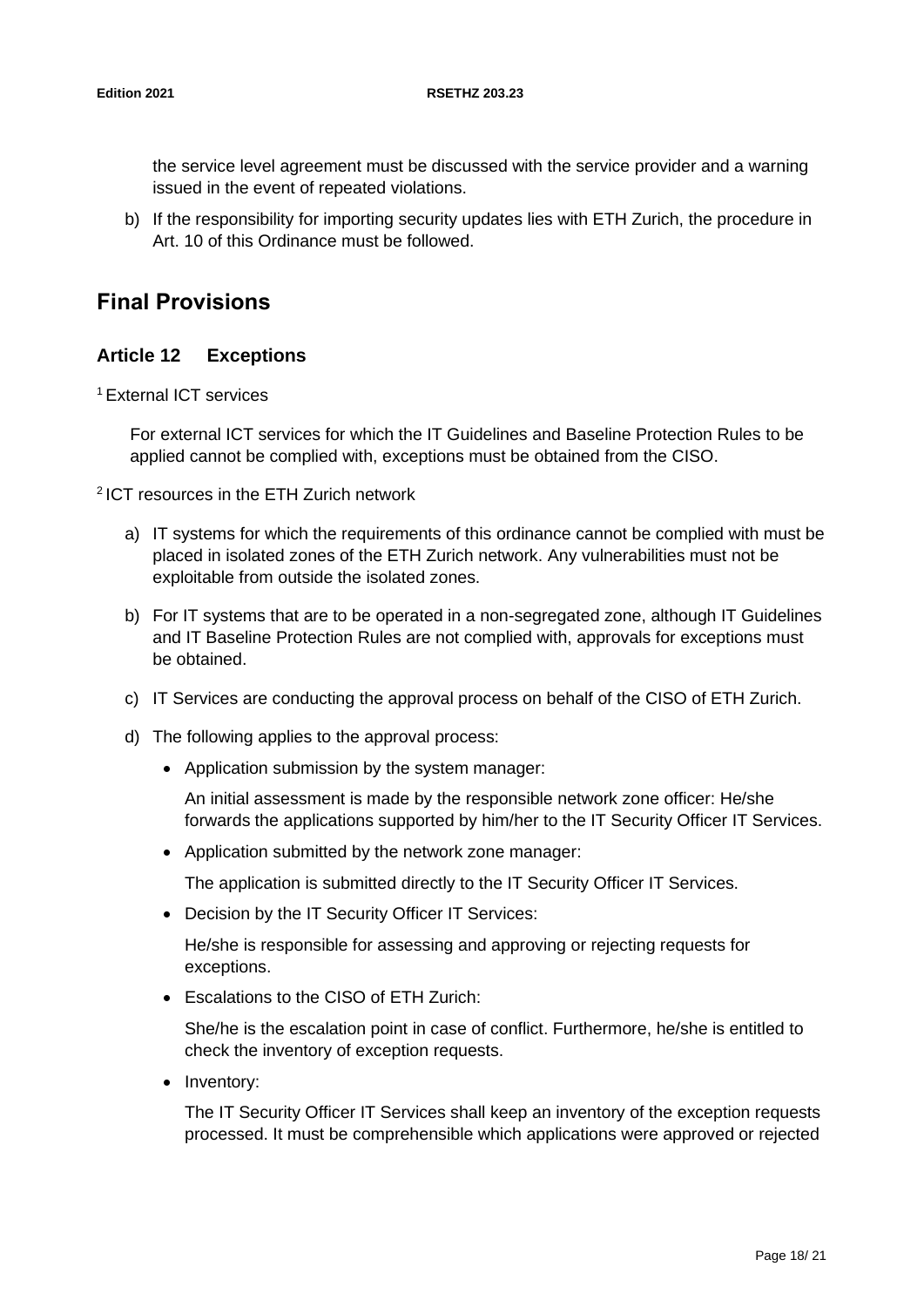with which reasons, which time limits apply and which conditions, if any, are linked to an approval.

 $3$  Exception permits are limited in time, with the permits being reviewed by the applicant upon expiry and a new application submitted if necessary.

# <span id="page-18-0"></span>**Article 13 Discontinuation of the use of external ICT services in the event of persistent non-compliance with mandatory requirements**

The use of external ICT services must comply with the legal requirements and internal guidelines of ETH Zurich. The Director of IT Services and the Chief Information Security Officer may decide that an external ICT service may not be used or that its use must be discontinued if it persistently violates legal, contractual, or internal requirements of ETH Zurich.

# <span id="page-18-1"></span>**Article 14 Responsibility for the regulation**

The ordinance "IT Guidelines and IT Basic Protection of ETH Zurich" is compiled up by the IT Services department, reviewed annually and submitted to the Vice President for Infrastructure and the Chief Information Security Officer of ETH Zurich on an annual basis.

# <span id="page-18-2"></span>**Article 15 Repeal of previous regulations**

The following decrees are repealed:

- 1. Standards for Responsibilities and System Maintenance of 6 February 2003 (RSETHZ 203.23)
- <span id="page-18-3"></span>2. The IT Best Practice Rules, Version 1.4 of 6 March 2019

# **Article 16 Transitional provision**

Edition 2021 of the IT Guidelines and IT Baseline Protection Rules of ETH Zurich must be implemented by March 2023 at the latest.

#### <span id="page-18-4"></span>**Article 17 Entry into force**

These guidelines come into force on 1 August 2021.

Zurich, 14 July 2021

Prof. Dr Ulrich Weidmann Vice President for Infrastructure ETH Zurich

Dr Domenico Salvati Chief Information Security Officer ETH Zurich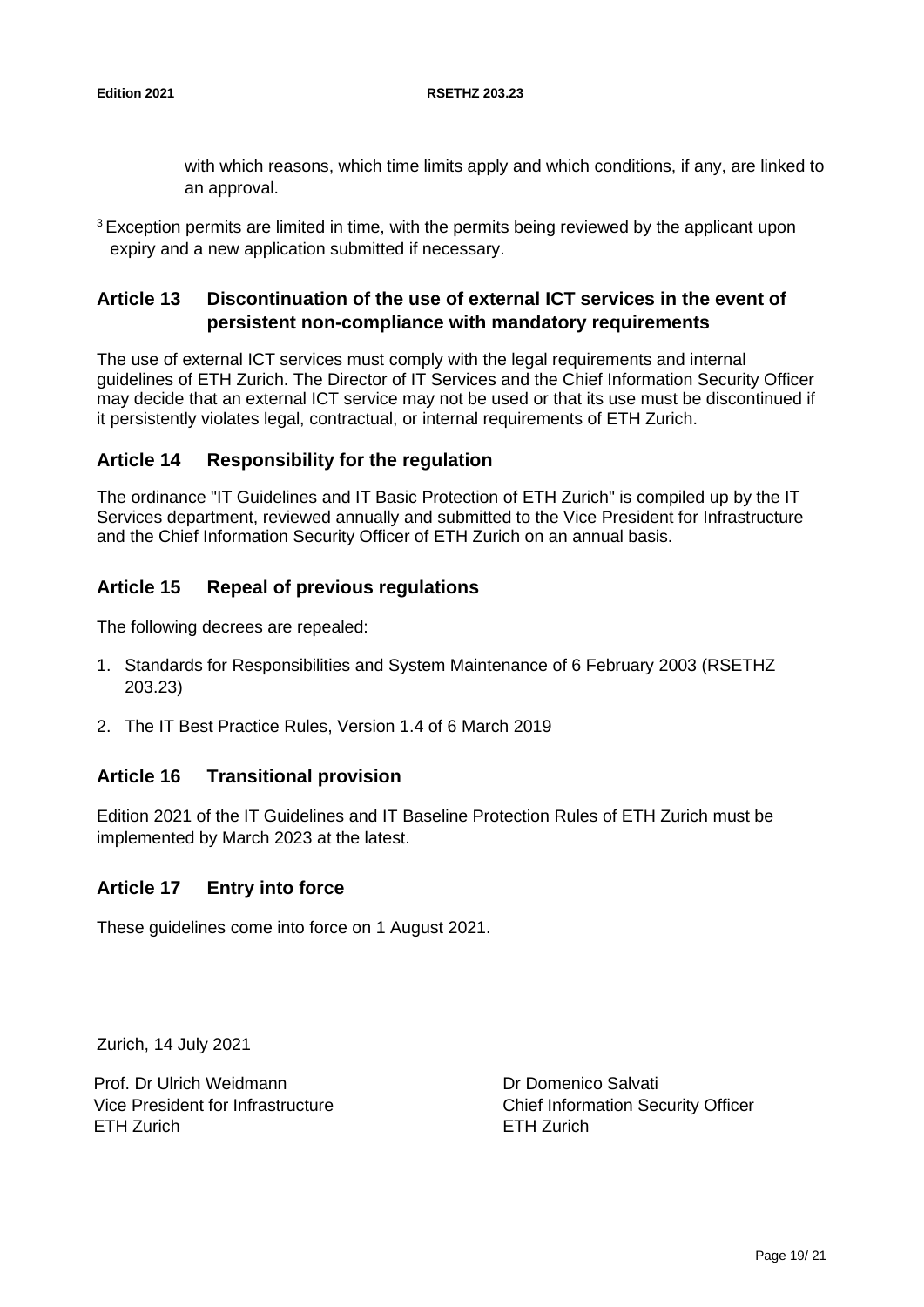# <span id="page-19-0"></span>**Appendix: ETH Zurich password and PIN rules**

### <span id="page-19-1"></span>**1. Passwords**

- a) Passwords must be complex and difficult to guess. Names, dates of birth, telephone numbers, sequences of letters and numbers, terms from dictionaries or similar easy-toguess terms must not be used.
- b) Where technically possible, passwords must be at least:
	- 12 characters  $\sqrt{12}$
	- Include at least three of the following categories
		- Capital letters
		- Lower case letters
		- Numbers
		- Special characters
- c) When changing the password, a new password that has not been used so far must be selected.
- d) The password for the ETH Zurich network (RADIUS authentication) must be different from any of the other passwords (LDAP, Active Directory, etc.).
- e) A password used in a private environment may not be used for a user account at ETH Zurich and vice versa.
- f) Passwords preset by the manufacturer must be changed immediately after the IT systems are put into operation.
- g) Initial passwords that are assigned, for example, when a new user account is opened, must be changed when the user account is used for the first time.
- h) If a user account is misused or misuse is suspected, the affected password must be changed immediately from a secure IT system.
- i) If the group of persons authorised to access a shared user account changes, the password must be changed if this is technically possible.

<sup>33</sup> Exception: For the ETH Zurich network (RADIUS authentication), a length of 10 characters is sufficient.